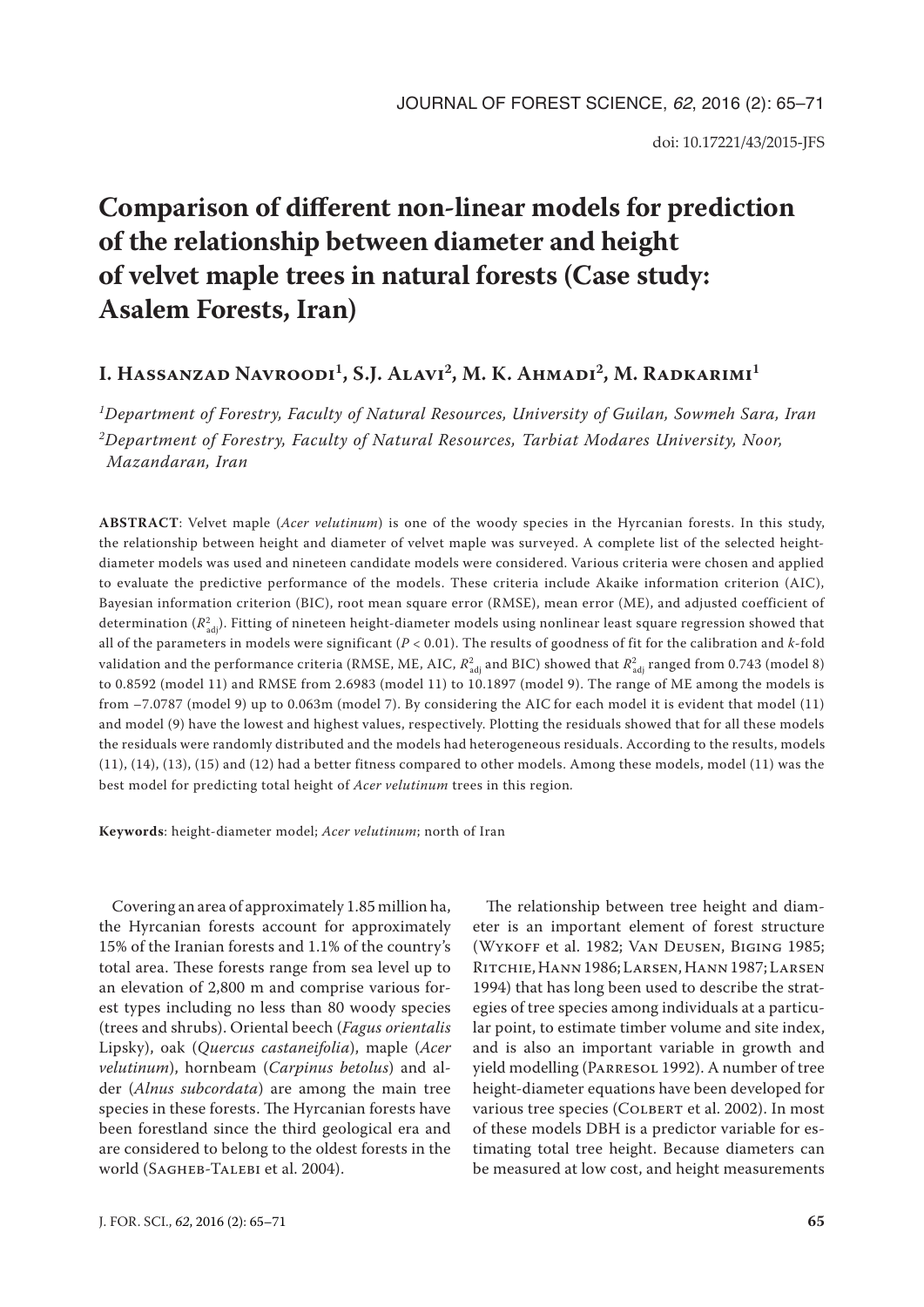are considerably more difficult and costly to collect, many foresters only subsample total tree heights and do not measure heights at all (Krisnawati et al. 2010; Ahmadi et al. 2013).

CURTIS (1967) examined many forms of heightdiameter equations using linear regression techniques. Huang et al. (1992) selected the most appropriate height-diameter functions for major tree species. Zhang (1997) cross-validated six non-linear growth functions fitted to the tree height-diameter data of ten conifer species collected in the inland northwest of the United States and showed that the Schnute, Weibull, and Chapman-Richards functions were the best model. Fang and Bailey (1998) used 33 height-diameter models in tropical forests on Hainan Island in southern China. Peng et al. (2001) fitted six commonly used non-linear growth models and Sáncheza et al. (2003) used 26 linear and non-linear height-diameter functions. LUMBRES et al. (2011) fitted and validated the height-diameter models for three species in South Korea and showed that the modified logistic and Lundqvist/Korf models performed best compared to the other models.

In order to determine the most appropriate relationship between the diameter and height of *Picea abies* L. in Kelardasht afforested area (in the north of Iran), Pourmajidian (1992), Siahipour et al. (2002), and Fallah (2009) fitted several non-linear models to *Picea abies* L. in Kelardasht afforestation data and introduced the most satisfactory model. AHMADI et al. (2013) developed six nonlinear growth functions to tree height-diameter data of oriental beech in the Hyrcanian mixed hardwood forests of Iran where each of the six models accounted for approximately 75% of total variation in height, and the Chapman-Richards functions provided the most satisfactory height predictions.

One of the important hardwoods in the Hyrcanian Forests is *Acer velutinum.* Because of the importance of *Acer velutinum* as one of the main species of the Hyrcanian Forests, this study aims to develop nonlinear height-diameter models for this species and to select the proper candidate model for further validation and volume estimation in this region.

### **MATERIAL AND METHODS**

**Study site**. The study area is located in District one, two and three of Nav Asalem forest stands, in the southern Alborz Mountains, Guilan province,

Iran. The forests of the study area are mixed and uneven-aged, dominated by *Acer velutinum* associated with *Fagus orientalis*, *Carpinus betulus*, *Alnus* spp*.*, *Acer cappadocicum, Ulmus glabra, Fraxinus excelsior,* etc. These forests are managed as close-to-nature with single tree harvesting methods. For this study, five natural velvet maple forest stands were selected and studied. The study area is about 7.5 ha and extends from 520 to 1,150 m a.s.l. The study area is located between longitude 48°44'36'' and 48°52'27'' and latitude 37°37'23'' and 37°42'31''.

Mean annual rainfall is 1,286.5 mm with maximum and minimum falls in October and June, respectively. Temperatures vary from a mean monthly minimum of –19.5°C in January and February to a maximum of 30°C in June and July. Also, mean annual temperature is 8.5°C. This region has a cold and moderate climate according to the De Martonne climate index (Asadollahi 1987). The parent material is igneous rock (lime and acidic). Locally conglomerates and sandstones are also present. Most soils are sandy loam and clay loam and they are classified as Antisols, Inceptisols and Alphisols (Sheikholeslami 1998).

**Methods**. Referring to existing information and documents, and based on field inspections in the forest, the natural ranges of velvet maple were identified. Then, five intact or less intact natural sites were selected among the identified sites for this study. In each site, DBH and total height of all velvet maple trees were measured and recorded. Data were collected in the summer of 2012. A wide variety of height-diameter models have already been used for modelling the relationship between tree height and DBH.

**Models**. A complete list of selected height-diameter models used in the present study is given in Table 1. Overall, nineteen candidate models were considered.

**Model performance criteria**. There are several criteria for selecting the best regression model through the performance of a number of multiple measurements instead of single measurements, which is shown to be more objective and common (AERTSEN et al. 2010; AHMADI et al. 2013).

In the present study, various criteria were chosen and applied to evaluate the predictive performance of the models. These criteria include Akaike information criterion (AIC), Bayesian information criterion (BIC), root mean square error (RMSE), mean error (ME), and adjusted coefficient of determination  $(R^2_{\text{adj}})$ . The expressions have been summarized as the following equations  $(1-5)$ :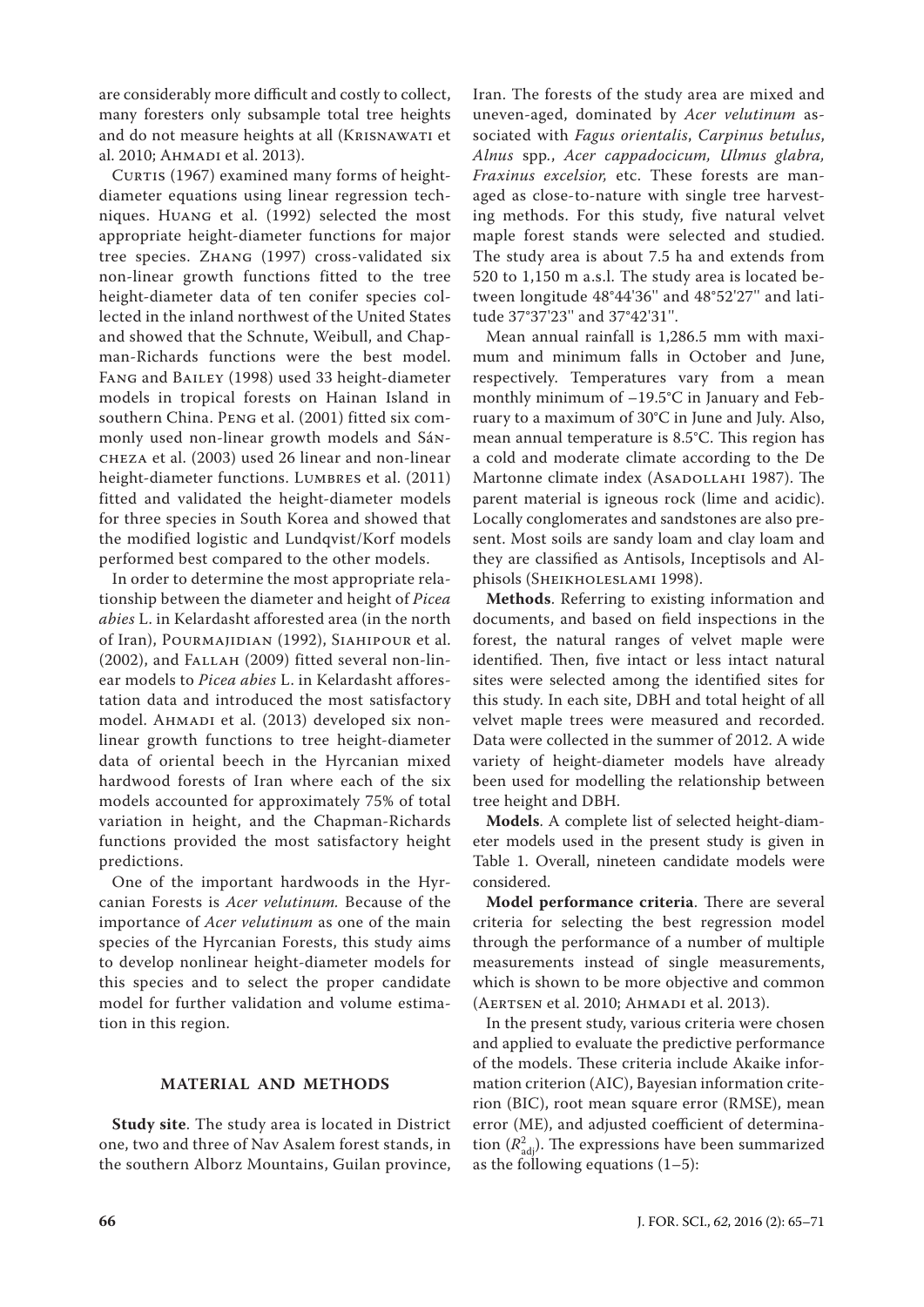Adj. 
$$
R^2 = 1 - (1 - R^2) \times \frac{n-1}{n-p-1}
$$
 (1)

$$
ME = \frac{\sum_{i=1}^{n} (H_i - \hat{H}_i)}{n} \tag{2}
$$

$$
RMSE = \sqrt{\frac{\sum_{i=1}^{n} (H_i - \hat{H}_i)^2}{n}}
$$
(3)

$$
AIC = n \times \ln(RMSE) + 2P \tag{4}
$$

$$
BIC = n \times \ln(RMSE) + 2P \tag{5}
$$

In the upper equations,  $H$ <sub>*i*</sub>, ∧  $\hat{H}_i$ ,  $\bar{H}$  and  $p$  stand for observed value, fitted value, mean of the observed values and number of parameters used in the model, respectively.

The NLS function in free statistical software packages R (R Development Core Team 2013) was used to fit 19 candidate models. For estimating the parameters, the initial values obtained by other authors in similar studies were used. The assumption of homoscedasticity was investigated by plotting the fitted values versus the residuals (RITZ, STREIBIG 2008). For model validation, the *k*-fold cross validation method with  $k = 10$  has been used. The *k* taking the value 10 has been the most common practice (OLSON, DELEN 2008; Diamantopoulou, Özçelik 2012). In this method the data is randomly partitioned into *k* equal subsamples, one of which is considered as the validation data for evaluating the model, and the other subsamples  $(k - 1)$  are used for training. 10-fold cross-validation was performed using the cvTools-package in R software (R Development Core Team 2013).

#### **RESULTS**

Fitting of nineteen height-diameter models using nonlinear least square regression showed that all of the parameters in models were significant (*P* < 0.01). Estimated parameters of nineteen height growth functions for velvet maple are given in Tables 2 and 3.

Table 1. Non-linear height-diameter models selected for the present study

| Model        |                                                                                                                            | References                                                            |
|--------------|----------------------------------------------------------------------------------------------------------------------------|-----------------------------------------------------------------------|
| $\mathbf{1}$ | $h = 1.3 + a \times DBH^b$                                                                                                 | STOFFELS, VAN SOESET (1953);<br>STAGE (1975); SCHREUDER et al. (1979) |
| 2            | $h = 1.3 + e^{a + b/(DBH + 1)}$                                                                                            | WYKOFF et al. (1982)                                                  |
| 3            | $h = 1.3 + a \times DBH/b + DBH$                                                                                           | BATES, WATTS (1980);<br>RATKOWSKY (1990)                              |
| 4            | $h = 1.3 + a \times (1 - e^{-b \times DBH})$                                                                               | MEYER (1940); FARR et al. (1989);<br>MOFFAT et al. (1991)             |
| 5            | $h = 1.3 + DBH^2/(a + b \times DBH)^2$                                                                                     | LOETSCH et al. (1973)                                                 |
| 6            | $h = 1.3 + a \times e^{b/DBH}$                                                                                             | BURKHART, STRUB (1974); BURK,<br>BURKHART (1984); BUFORD (1986)       |
| 7            | $h = 1.3 + 10^a + DBH^b$                                                                                                   | <b>LARSON</b> (1986)                                                  |
| 8            | $h = 1.3 + (a \times DBH)/(DBH + 1) + b \times DBH$                                                                        | WATTS (1983)                                                          |
| 9            | $h = 1.3 + a \times (DBH/1 + DBH)^{b}$                                                                                     | CURTIS (1967); PRODAN (1968)                                          |
| 10           | $h = 1.3 + a \times e^{(-b \times DBH^c)}$                                                                                 | STAGE (1963); ZEIDE (1989)                                            |
| 11           | $h = 1.3 + a/(1 + b \times e^{-c \times DBH})$                                                                             | PEARL, REED (1920)                                                    |
| 12           | $h = 1.3 + a \times (1 - e^{-b \times DBH})^c$                                                                             | RICHARDS (1959)                                                       |
| 13           | $h = 1.3 + a \times (1 - e^{-b \times DBH^c})$                                                                             | YANG et al. (1978)                                                    |
| 14           | $\mathbf{h} = 1.3 + a \times \mathrm{e}^{-b \times \mathrm{e}^{-c \times \mathrm{DBH}}}$                                   | <b>WINSOR</b> (1932)                                                  |
| 15           | $h = (H_1)^b + ((H_2)^b - (H_1)^b) \times (1 - e^{-a \times DBH - DBH_{min}})/(1 - e^{(-DBH_{max} - DBH_{min})} \times a)$ | SCHNUTE (1981)                                                        |
| 16           | $h = 1.3 + (DBH^2/a + b \times DBH + c \times DBH^2)$                                                                      | CURTIS (1967); PRODAN (1968)                                          |
| 17           | $h = 1.3 + a \times DBH^{b \times DBH^{-c}}$                                                                               | <b>SIBBESEN</b> (1981)                                                |
| 18           | $h = 1.3 + a \times e^{b/(\text{DBH} + c)}$                                                                                | RATKOWSKY (1990)                                                      |
| 19           | $h = 1.3 + a/(1 + b^{-1} \times DBH^{-c})$                                                                                 | RATKOWSKY, REEDY (1986)                                               |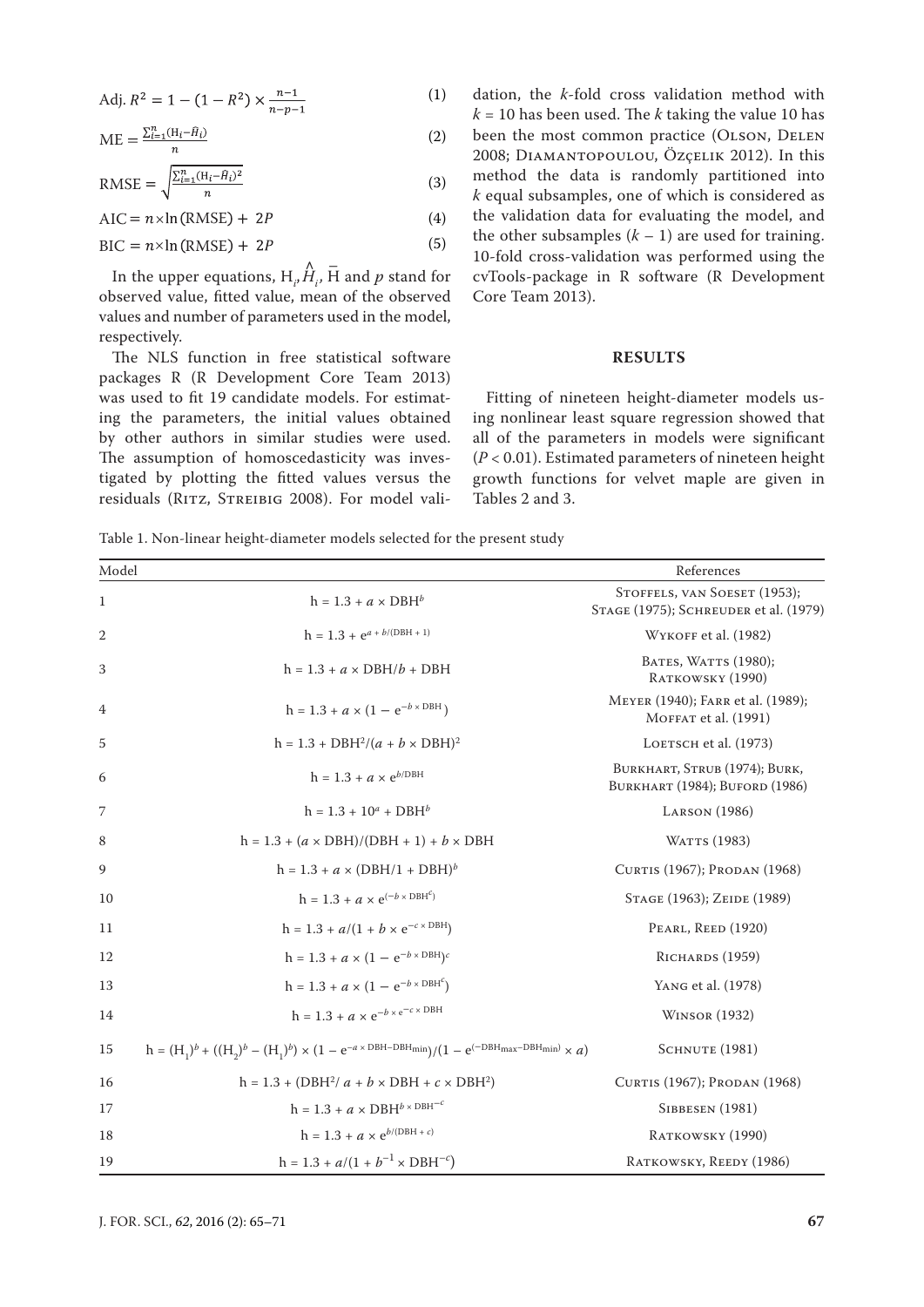Table 2. Parameter estimates for height-diameter models (1–9) for *Acer velutinum* trees

|            | Model |           |        |       |       |           |       |       |        |  |
|------------|-------|-----------|--------|-------|-------|-----------|-------|-------|--------|--|
| Parameter  | 1)    | (2)       | (3)    | (4)   | (5)   | (6)       |       | (8)   | (9)    |  |
| А          | 4.72  | 3.813     | 52.295 | 40.36 | 2.047 | 43.805    | 0.674 | 15.54 | 44.075 |  |
| B          | 0.442 | $-19.187$ | 43.242 | 0.024 | 0.145 | $-19.202$ | 0.442 | 0.203 | 19.854 |  |
| <b>SSE</b> | 3.240 | 3.002     | 2.965  | 2.856 | 2.946 | 3.022     | 3.240 | 3.628 | 3.012  |  |

Table 3. Parameter estimates for height-diameter models (10–19) for *Acer velutinum* trees

|              | Model    |        |        |        |        |        |          |          |           |        |  |  |
|--------------|----------|--------|--------|--------|--------|--------|----------|----------|-----------|--------|--|--|
| Parameter    | (10)     | (11)   | (12)   | (13)   | (14)   | 15)    | 16)      | (17)     | (18)      | (19)   |  |  |
| A            | 102.68   | 40.531 | 47.773 | 49.044 | 41.625 | 0.05   | $-2.488$ | 69.832   | 54.411    | 62.846 |  |  |
| B            | $-4.984$ | 2.853  | 0.011  | 0.047  | 1.537  | 1.835  | 0.962    | $-4.334$ | $-48.291$ | 0.061  |  |  |
| $\mathsf{C}$ | $-0.344$ | 0.033  | 0.611  | 0.728  | 0.025  | 10.000 | 0.018    | 0.752    | 20.779    | 0.819  |  |  |
| <b>SSE</b>   | 2.985    | 2.684  | 2.847  | 2.832  | 2.756  | 2.841  | 2.952    | 2.963    | 2.938     | 2.920  |  |  |

The results of goodness of fit for the calibration and *k*-fold validation are shown in Table 4. The performance criteria (RMSE, ME, AIC,  $R_{\text{adj}}^2$  and BIC) are given in Table 4 for both calibration and 10-fold validation. Models with the lowest RMSE, ME, BIC and AIC values and the adjusted  $R^2$  closest to unity are known to perform best (AHMADI et al. 2013). *R*<sub>adj</sub> ranged from 0.743 (model 8) to 0.8592 (model 11) and RMSE from 2.6983 (model 11) to 10.1897 (model 9). The range of ME among the models is from –7.0787 (model 9) up to 0.063 m

(model 7). By considering the AIC for each model it is evident that model 11 and 9 have the lowest and highest values, respectively. Values of BIC for validation data are presented in Table 4. Fig. 1 illustrates scatter plots of the tree diameter and height data for all data sets.

Plotting the residuals showed that for all these models the residuals were randomly distributed while the models had heterogeneous residuals. Fig. 2 shows plots of predicted height versus residuals and predicted height versus observed height.

Table 4. Performance criteria of 19 height-diameter models for the validation and calibration data

|                | Performance criteria |             |           |           |           |            |            |           |           |     |  |
|----------------|----------------------|-------------|-----------|-----------|-----------|------------|------------|-----------|-----------|-----|--|
| Model          | calibration          |             |           |           |           |            | validation |           |           |     |  |
|                | Adj. $R^2$           | <b>RMSE</b> | $\rm BIC$ | ME        | $\rm AIC$ | Adj. $R^2$ | RMSE       | $\rm BIC$ | ME        | AIC |  |
| $\mathbf{1}$   | 0.7999               | 3.2271      | 299       | 0.0571    | 292       | 0.7960     | 3.2571     | 301       | 0.063     | 294 |  |
| 2              | 0.8281               | 2.9903      | 280       | $-0.0567$ | 273       | 0.8255     | 3.0139     | 282       | $-0.0569$ | 275 |  |
| 3              | 0.8320               | 2.9538      | 277       | 0.0275    | 270       | 0.8291     | 2.979      | 279       | 0.0311    | 272 |  |
| $\overline{4}$ | 0.8441               | 2.8447      | 268       | 0.0147    | 261       | 0.8414     | 2.8688     | 270       | 0.0179    | 263 |  |
| 5              | 0.8342               | 2.9343      | 275       | $-0.0272$ | 268       | 0.8315     | 2.9579     | 277       | $-0.0254$ | 270 |  |
| 6              | 0.8260               | 3.0106      | 282       | $-0.0651$ | 275       | 0.8234     | 3.0343     | 284       | $-0.0655$ | 277 |  |
| 7              | 0.7999               | 3.2271      | 299       | 0.0571    | 292       | 0.7960     | 3.2571     | 301       | 0.063     | 294 |  |
| 8              | 0.7483               | 3.6141      | 327       | 0.0131    | 320       | 0.7430     | 3.6515     | 329       | 0.0221    | 322 |  |
| 9              | 0.8271               | 3.0002      | 281       | $-0.0608$ | 274       | 0.7858     | 10.1897    | 582       | $-7.0787$ | 575 |  |
| 10             | 0.8297               | 2.9672      | 284       | $-0.0227$ | 273       | 0.8257     | 3.0018     | 286       | $-0.0214$ | 276 |  |
| 11             | 0.8624               | 2.6677      | 257       | $-0.0241$ | 247       | 0.8592     | 2.6983     | 260       | $-0.0223$ | 250 |  |
| 12             | 0.8452               | 2.83        | 272       | $-0.0316$ | 261       | 0.8417     | 2.8622     | 275       | $-0.0302$ | 264 |  |
| 13             | 0.8470               | 2.8154      | 271       | $-0.0515$ | 260       | 0.8435     | 2.8486     | 274       | $-0.0503$ | 263 |  |
| 14             | 0.8548               | 2.7395      | 264       | $-0.0182$ | 253       | 0.8515     | 2.7703     | 267       | $-0.0165$ | 255 |  |
| 15             | 0.8460               | 2.824       | 271       | $-0.0429$ | 261       | 0.8424     | 2.8568     | 274       | $-0.0415$ | 264 |  |
| 16             | 0.8334               | 2.9342      | 281       | $-0.0261$ | 270       | 0.8290     | 2.9741     | 284       | $-0.0252$ | 274 |  |
| 17             | 0.8322               | 2.9452      | 282       | $-0.0194$ | 271       | 0.8282     | 2.9795     | 285       | $-0.018$  | 274 |  |
| 18             | 0.8349               | 2.9206      | 280       | $-0.0079$ | 269       | 0.8313     | 2.9522     | 282       | $-0.0063$ | 272 |  |
| 19             | 0.8372               | 2.9024      | 278       | $-0.0387$ | 268       | 0.8335     | 2.936      | 281       | $-0.0372$ | 270 |  |

AIC – Akaike information criterion, BIC – Bayesian information criterion, RMSE – root mean square error, ME – mean error,

 $R^2_{\ \, \rm adj}$  – adjusted coefficient of determination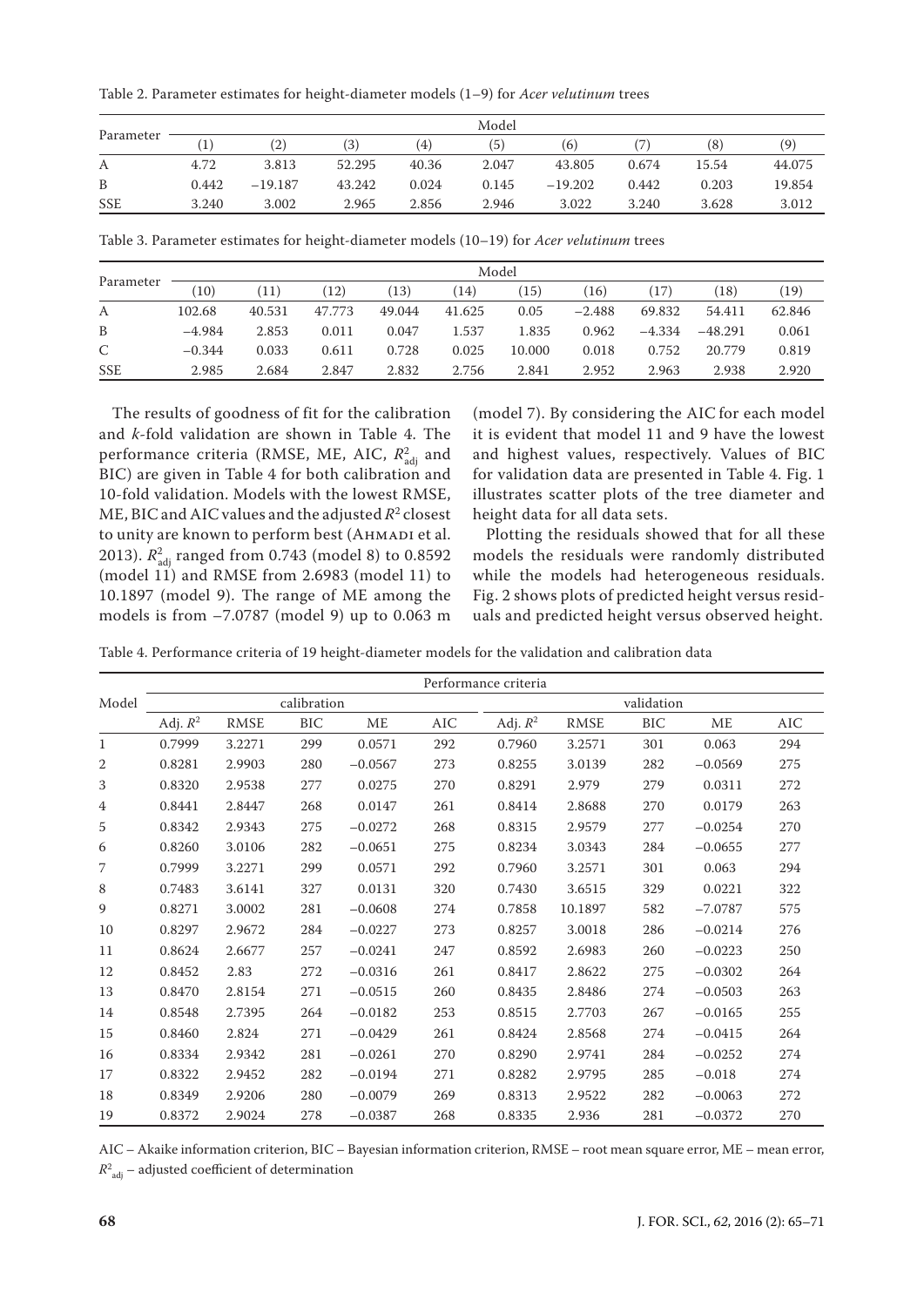

Fig. 1. Total height plotted against diameter at breast height (DBH) for *Acer velutinum* trees

#### **DISCUSSION AND CONCLUSIONS**

Tree height is fundamental for developing growth and yield models in forest stands and is also an important variable in volume estimation and biomass calculation (Diamantopoulou, Özçelik 2012). The development of simple and accurate height diameter models enables forest managers to make the reliable prediction of tree height in forests (Calama, Mon-TERO 2004). To achieve this, nineteen nonlinear models were used in this study. Selection of the best and

Table 5. Summary of ranks of model performance for velvet maple

| Model performance Calibration data |                   | Validation data                       |
|------------------------------------|-------------------|---------------------------------------|
| Adj. $R^2$                         |                   | 11, 14, 13, 15, 12 11, 14, 13, 15, 12 |
| RMSE                               |                   | 11, 14, 13, 15, 12 11, 14, 13, 15, 12 |
| AIC                                | 11, 14, 4, 13, 12 | 11, 14, 13, 4, 12                     |
| BIC                                | 11, 14, 4, 13, 15 | 11, 14, 4, 13, 15                     |

AIC – Akaike information criterion, BIC – Bayesian information criterion, RMSE – root mean square error, ME – mean error,  $R^2_{\text{adj}}$  – adjusted coefficient of determination

most accurate models should be based on appropriate criteria (Zhang 1997) such as AIC, BIC, RMSE, ME and  $R_{\mathrm{adj}}^2$ , which were used in this study. Based on 5 statistical criteria we can suggest the best model for the height growth prediction of *Acer velutinum* (northern Iran). The first model was ranked based on the performance criteria (Table 5). According to the results models (11), (14), (13), (15) and (12) had a better fitness compared to the other models. This result is consistent with the findings of Zhang (1997) in the United States, and Peng et al. (2001) in Canada. Based on the development data, among these models, model (11), suggested by PEARL and REED (1920), was the best model for predicting total height of *Acer* 



Fig. 2. Plot of predicted values versus observed values and residuals in the fitting phase for models (4) (a,b) and (11) (c,d)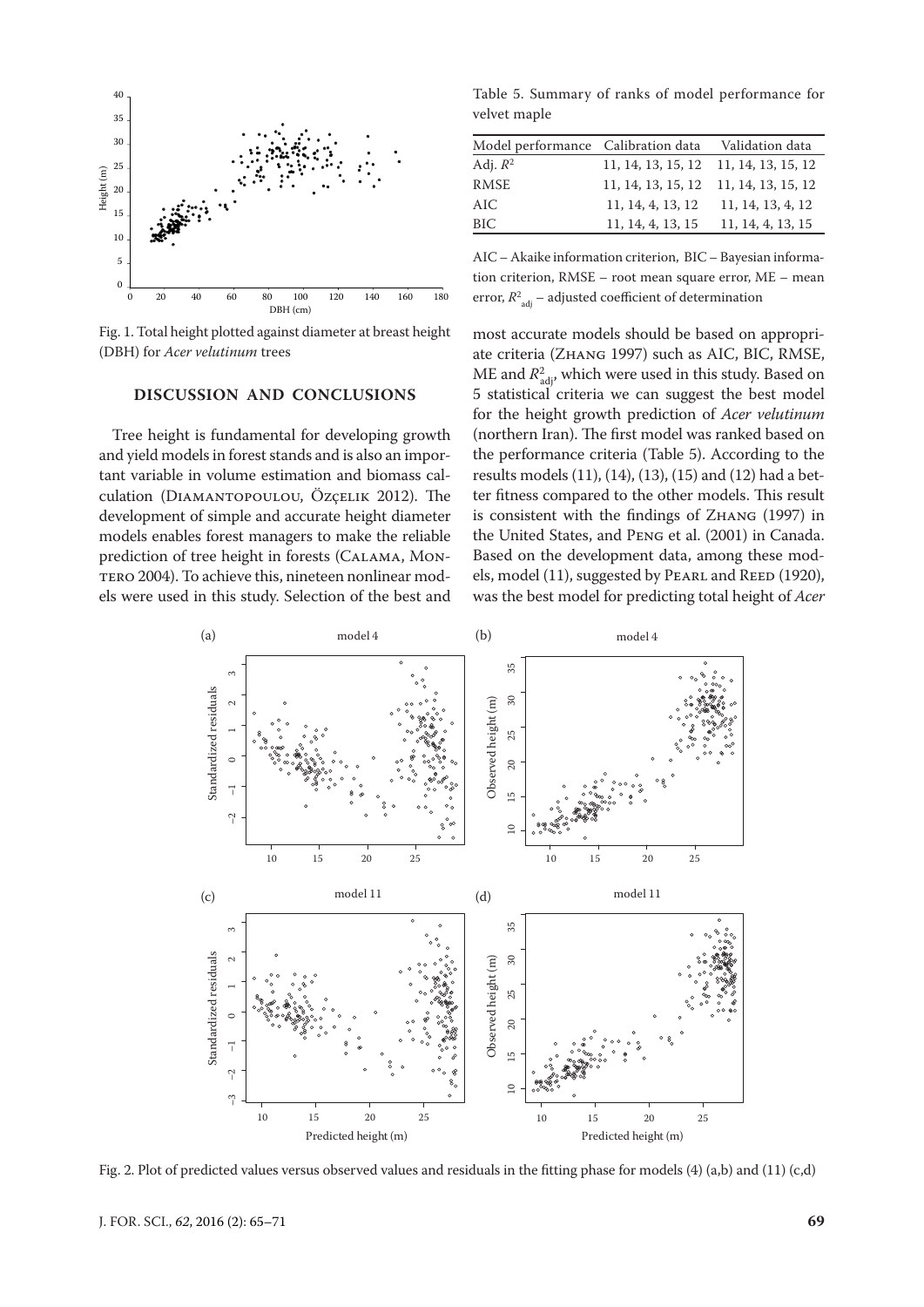*velutinum* trees in this region*.* However, the performance of other models, such as the Schnute one (model 15), was also very good. These models have been shown to be very flexible and have been used extensively in growth and yield studies for describing height-age, diameter-age, and volume-age relationships (SOMERS, FARRAR 1991). However, the relationship between diameter and height varies within a region, depending on local environmental conditions, and also varies within a geographic region (ÖZÇELIK et al. 2014). It is recommended that height-diameter models would be surveyed by ecoregion for reflecting the regional differences. The ecoregion-based models can provide useful tools to forest resource managers in forest management practices and decision making.

#### **References**

- Ahmadi K., Alavi S.J., Tabari Kouchaksaraei M., Aertsen W. (2013): Non-linear height-diameter models for oriental beech (*Fagus orientalis* Lipsky) in the Hyrcanian forests, Iran. Biotechnologie, Agronomie, Société et Environnement, 17: 431–440.
- Aertsen W., Kint V., Van Orshoven J., Özkan K., Muys B. (2010): Comparison and ranking of different modeling techniques for prediction of site index in Mediterranean mountain forests. Ecological Modelling, 221: 1119–1130.
- Asadollahi F. (1987): Geographical study of plants communities of the north-west forests of Hircanian (Asalem) and its use in natural resources. Journal of Forest and Rang Management, 2: 4–7. (in Persian)
- Bates D.M., Watts D.G. (1980): Relative curvature measures of nonlinearity. Journal of the Royal Statistical Society, Series B, 42: 1–16.
- Burk T.E., Burkhart H.E. (1984): Diameter Distributions and Yields of Natural Stands of Loblolly Pine. Blacksburg, Virginia Polytechnic Institute and State University, Blacksburg Publishing: 46.
- Burkhart H.E., Strub M.R. (1974): A model for simulation of planted loblolly pine stands. In: Fries J. (ed.): Growth Models for Tree and Stand Simulation. Stockholm, Royal College of Forestry, Research Note 30: 128–135.
- Buford M.A. (1986): Height–diameter relationship at age 15 in loblolly pine seed sources. Forest Science, 32: 812–818.
- Calama R., Montero G. (2004): Interregional nonlinear height diameter model with random coefficients for stone pine in Spain. Canadian Journal of Forest Research, 34: 150–163.
- Colbert K.C., Larsen D.R., Lootens J.R. (2002): Heightdiameter equations for thirteen Midwestern bottomland hardwood species. Northern Journal of Applied Forestry, 19: 171–176.
- Curtis R.O. (1967): Height-diameter-age equations for second-growth Douglas-fir. Forest Science, 13: 365–375.
- Diamantopoulou M.J., Özçelik R. (2012): Evaluation of different modeling approaches for total tree-height estimation in Mediterranean Region of Turkey. Forest Systems, 21: 383–397.
- Fallah A. (2009): Determination of the best diameter-height model for the Norway spruce (*Picea abies* [L.] H. Karst.) in Kelardasht afforestation (North of Iran). Journal of Applied Sciences, 9: 3870–3875.
- Fang Z.X., Bailey R.L. (1998): Height-diameter models for tropical forests on Hainan Island in southern China. Forest Ecology and Management, 110: 315–327.
- Farr W.A., De Mas D.J., Dealy J.E. (1989): Height and crown width related to diameter for open-grown western hemlock and Sitka spruce. Canadian Journal of Forest Research, 19: 1203–1207.
- Huang S.M., Titus S.J., Wiens D.P. (1992): Comparison of non-linear height-diameter functions for major Alberta tree species. Canadian Journal of Forest Research, 22: 1297–1304.
- Krisnawati H., Wang Y., Ades P.K. (2010): Generalized heightdiameter model for *Acacia mangium* Wild. plantations in South Sumatra. Journal of Forest Research, 7: 1–19.
- Larson B.C. (1986): Development and growth of even-aged stands of Douglas-fir and grand fir. Canadian Journal of Forest Research, 16: 367–372.
- Larsen D.R., Hann D.W. (1987): Height-diameter Equations for Seventeen Tree Species in Southwest Oregon. Corvallis, Oregon State University, Forest Research Laboratory Research Paper, 49: 16.
- Larsen D.R. (1994): Adaptable stand dynamics model integrating site-specific growth for innovative silvicultural prescriptions. Forest Ecology and Management, 69: 245–257.
- Loetsch F., Zöhrer F., Haller K.E. (1973): Forest Inventory. Munich, BLV Verlagsgesellschaft: 469.
- Lumbres I.R.C., Lee Y.J., Seo Y.O., Kim S.H., Choi J.K., Lee W.K. (2011): Development and validation of nonlinear height-DBH models for major coniferous tree species in Korea. Forestry Science and Technology, 7: 117–125.
- Meyer H.A. (1940): A mathematical expression for height curves. Journal of Forestry, 38: 415–420.
- Moffat A.J., Matthews R.W., Hall J.E. (1991): The effects of sewage sludge on growth and foliar and soil chemistry in pole-stage Corsican pine at Ringwood Forest, Dorset, UK. Canadian Journal of Forest Research, 21: 902–909.
- Olson L.D., Delen D. (2008): Advanced Data Mining Technique. Berli, Heidelberg, Springer: 180.
- Özçelik R., Yavuz H., Karatepe Y., Gürlevik N., Kiriș R. (2014): Development of ecoregion-based height–diameter models for 3 economically important tree species of southern Turkey. Turkish Journal of Agriculture and Forestry, 38: 399–412.
- Parresol B.R. (1992): Bald cypress height-diameter equations and their prediction confidence interval. Canadian Journal of Forest Research, 22: 1429–1434.
- Pearl R., Reed L.J. (1920): On the rate of growth of the population of United States since 1790 and its mathematical